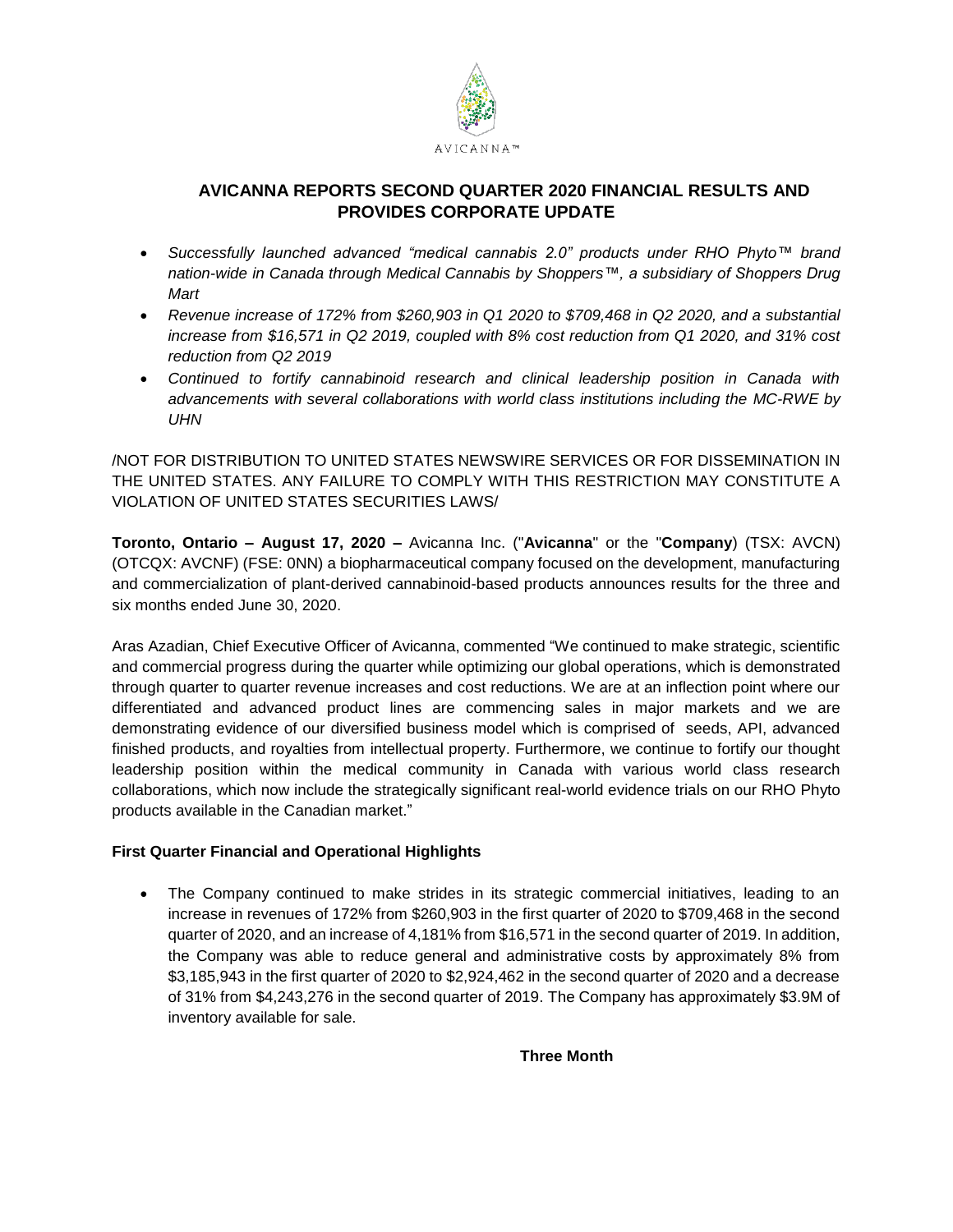

|                | Q <sub>2</sub> 2020 | Q1 2020     | Q <sub>2</sub> 2019 |
|----------------|---------------------|-------------|---------------------|
| <b>Revenue</b> | \$709,486           | \$260,903   | \$16,571            |
| G&A            | \$2,924,462         | \$3,185,943 | \$4,243,276         |

- The Company announced the co-development of a cannabinoid-based product for treatment of COVID-19 related lung inflammation in partnership with the University of Toronto, with additional support and funding from the Mitacs Accelerate Program grant (the "**Mitacs Grant**"). Dr. Christine Allen is a global leader in the research and development of pharmaceutical formulations and for the past three years, Avicanna and Dr. Christine Allen's research group ("**CARG**") have developed novel cannabinoid-based products for commercialization. The combined expertise of Avicanna and CARG will fast-track the development of advanced pharmaceutical formulations of cannabinoids and their route to market.
- The Company announced the successful registration of the Company's initial line of products for its CBD-based derma-cosmetic product line, Pura H&W, in the European Union. The Company is anticipating the commercial launch of its Pura H&W line in the United Kingdom in the third quarter of 2020. Avicanna successfully met all regulatory requirements of the European Commission's Cosmetic Product Notification Portal (the "**CPNP**"). In addition to the clinical studies conducted on two of the registered products, Avicanna has provided the CPNP with long-term stability studies on these initial SKUs along with primary skin irritation evaluations for the entire portfolio in order to certify the safety and stability of the Pura H&W formulations.
- Through its genetics and seed division, Avesta Genetica, Avicanna completed its first industrialscale seed harvest in Colombia. Approximately 80 million premium and feminized cannabigerol ("**CBG**") dominant seeds were successfully harvested. The seeds have been tested for germination and attained feminization rates of 99%, which are considered premium within the global seed market. The seeds will be utilized for sales, exports, and local production. Additionally, the Company's first ever export of hemp seeds (genetics) was approved by the Colombian government, which was also the first export of cannabis or hemp seeds in Colombian history.
- The Company entered a strategic manufacturing and intellectual property ("**IP**") licensing agreement with MediPharm Labs Inc. ("**MediPharm**"). Under the terms of the agreement, MediPharm will use its manufacturing capabilities under its Good Manufacturing Practice ("**GMP**") certification in Canada to produce Avicanna's advanced RHO Phyto medical cannabis products, and Pura H&W topicals for sale by Medical Cannabis by Shoppers. The partnership provides Avicanna with a route to market for Canadian and international sales, as well as pharmaceutical manufacturing for clinical trials with its Canadian research hospital collaborators. Additionally, Avicanna will grant MediPharm a license to use proprietary Avicanna formulations to develop additional white label branded products for the domestic and international market. MediPharm's pharmaceutical and GMP-certified manufacturing capabilities and its international supply chain capabilities will be leveraged to produce and deliver the proprietary finished products to partners worldwide.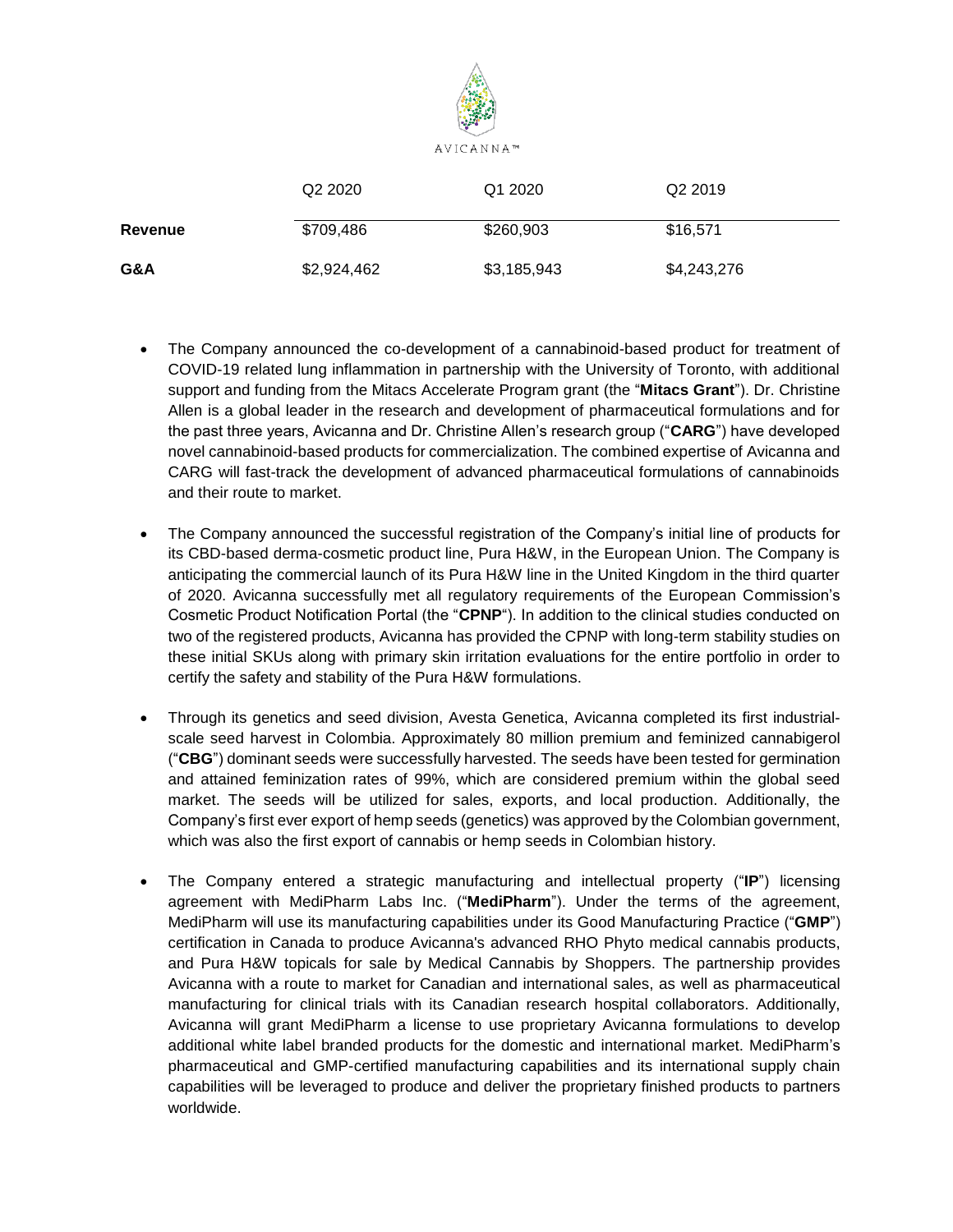

- At the height of the COVID-19 pandemic, the Company closed a non-brokered private placement for approximately \$2.56 million, issuing 3,200,000 units at a price of \$0.80 per unit. The financing primarily included strategic partners, including Tasly International Capital Limited, a division of Tasly Holding Group Co., Ltd., a large healthcare and pharmaceutical group in China.
- The Company reduced its operating cash outflows by approximately 40%, for the six months ending June 30, 2020, compared to the six months ending June 30, 2019.

## **Recent Developments**

- The Company's RHO Phyto medical cannabis products launched on the Medical Cannabis by Shoppers portal, commencing with the "Micro Drop" oil formulations. Micro Drop oil formulations are the first of the RHO Phyto formulary of advanced medical cannabis products available for patients and health care practitioners on the Medical Cannabis by Shoppers platform. This product line includes advanced formulations under the "Cannabis 2.0" regulations that have undergone years of research and development and been manufactured under GMP standards by MediPharm. RHO Phyto sublingual sprays and topical products are expected to be available through the Medical Cannabis by Shoppers platform in the third quarter of 2020, with capsules to follow in the fourth quarter. Medical Cannabis by Shoppers is a subsidiary of Shoppers Drug Mart Inc.
- On August 11, 2020, the Company announced a strategic partnership with Red White & Bloom Brands Inc. ("RWB"), a multi-state operator active in the U.S. cannabis and hemp sectors, for the distribution of and commercialization of Pura H&W Hemp-Derived CBD-Based Topical Products in the United States. RWB will pay Avicanna an upfront fee in the amount of CAD\$250,000 in cash, along with minimum purchase requirements, including the purchase of USD\$250,000 worth of product within the first six months of the term, for the rights to be the exclusive distributor of Avicanna's Pura H&W branded cosmetic products in the US. Under the agreement, RWB also has the right to purchase Avicanna's cosmetic products for distribution into the US and certain other territories under brands of RWB's choosing. The initial product offerings under the agreement will include body and face lotions, cosmetic creams, gels and serums, as well as soaps and bath bombs.
- Avicanna, in collaboration with CARG at the Leslie Dan Faculty of Pharmacy at the University of Toronto, was awarded additional non-dilutive funding in the form of a peer-reviewed grant by the Natural Sciences and Engineering Research Council of Canada ("**NSERC**") to develop a cannabinoid-based formulation for the treatment of COVID-19 related lung inflammation. This peer reviewed grant provides funding support in addition to the recently awarded Mitacs Grant.
- In collaboration with Dr. Jibran Khokhar, an Assistant Professor at the University of Guelph, Avicanna was also awarded a two-year NSERC Alliance grant to evaluate the neurobiological underpinnings of cannabis toxicosis in a preclinical model, and to test the potential efficacy of Avicanna's naturally-derived cannabinoids and formulations for treatment of tetrahydrocannabinol ("**THC**") overdose.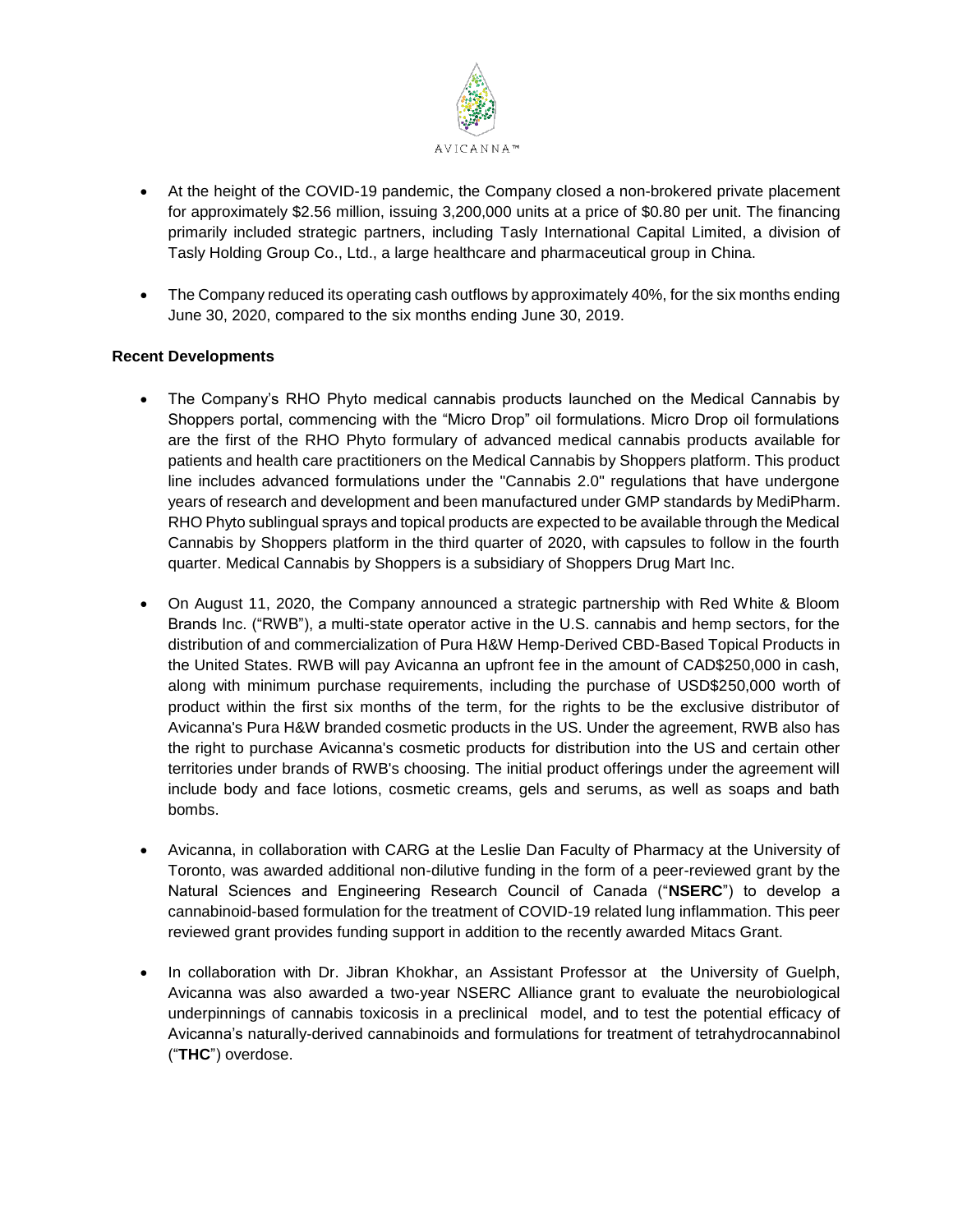

- In anticipation of the launch of the RHO Phyto product line in Canada, Avicanna hosted its third annual symposium, "Medical Cannabis 2.0", on July 21<sup>st</sup>, 2020 through a virtual format. The presentations focused on the evolution of medical cannabis including the Avicanna led advancements in R&D for novel cannabinoid delivery forms and formulations. Presenters including Dr. Ruth Ross (Professor and Chair, Department of Pharmacology & Toxicology, Faculty of Medicine, University of Toronto, Senior Scientist, Campbell Family Mental Health Research Institute, Centre for Addiction and Mental Health) and Dr. Hance Clarke (Staff Anesthesiologist, Director Pain Services, Director Good Hope Ehlers Danlos Clinic, Medical Director of The Pain Research Unit, Department of Anesthesia and Pain Management, Toronto General Hospital, University Health Network, Associate Professor, Department of Anesthesia, University of Toronto). Over 1,000 participants attended the symposium.
- Avicanna announced that its RHO Phyto line of products will be participating in a Medical Cannabis Real-World Evidence ("**MC-RWE**") clinical study at the University Health Network ("**UHN**") in partnership with Medical Cannabis by Shoppers. The study will be led by Dr. Hance Clarke, Director of Pain Services at Toronto General Hospital, and will examine the efficacy of a select group of medical cannabis products including Avicanna's RHO Phyto line of products on patient reported outcomes of pain, sleep and anxiety. All products used in MC-RWE must complete analytical testing through select testing laboratories and entered through the TruTrace StrainSecure™ platform. This provides Avicanna with a second commercial channel to the Medical Cannabis by Shoppers portal for its medical products to UHN, which is Canada's largest network of research hospitals and doctors.

# **Summary of Operations (\$CDN)**

|                                                                       | <b>Three Months Ended</b> |               | <b>Six Months Ended</b> |               |
|-----------------------------------------------------------------------|---------------------------|---------------|-------------------------|---------------|
|                                                                       | June 30, 2020             | June 30, 2019 | <b>June 30, 2020</b>    | June 30, 2019 |
|                                                                       | \$                        | \$            | \$                      | \$            |
| <b>Revenues</b>                                                       | 709,468                   | 16,571        | 970,371                 | 40,594        |
| Inventory Production Costs expensed to Cost of<br>Sales               | (133,481)                 |               | (234,288)               |               |
| Fair value changes in biological assets included<br>in inventory sold | (540,884)                 |               | (569, 552)              |               |
| Unrealized gain on changes in fair value of<br>biological assets      | (88, 849)                 |               | 1,827,271               |               |
| General and administrative                                            | 2,924,462                 | 4,243,276     | 6,110,405               | 6,930,482     |
| Share-based compensation                                              | 1,277,770                 | 674,929       | 1,615,962               | 1,719,568     |
| Depreciation and amortization                                         | 330,685                   | 128,822       | 839,828                 | 185,117       |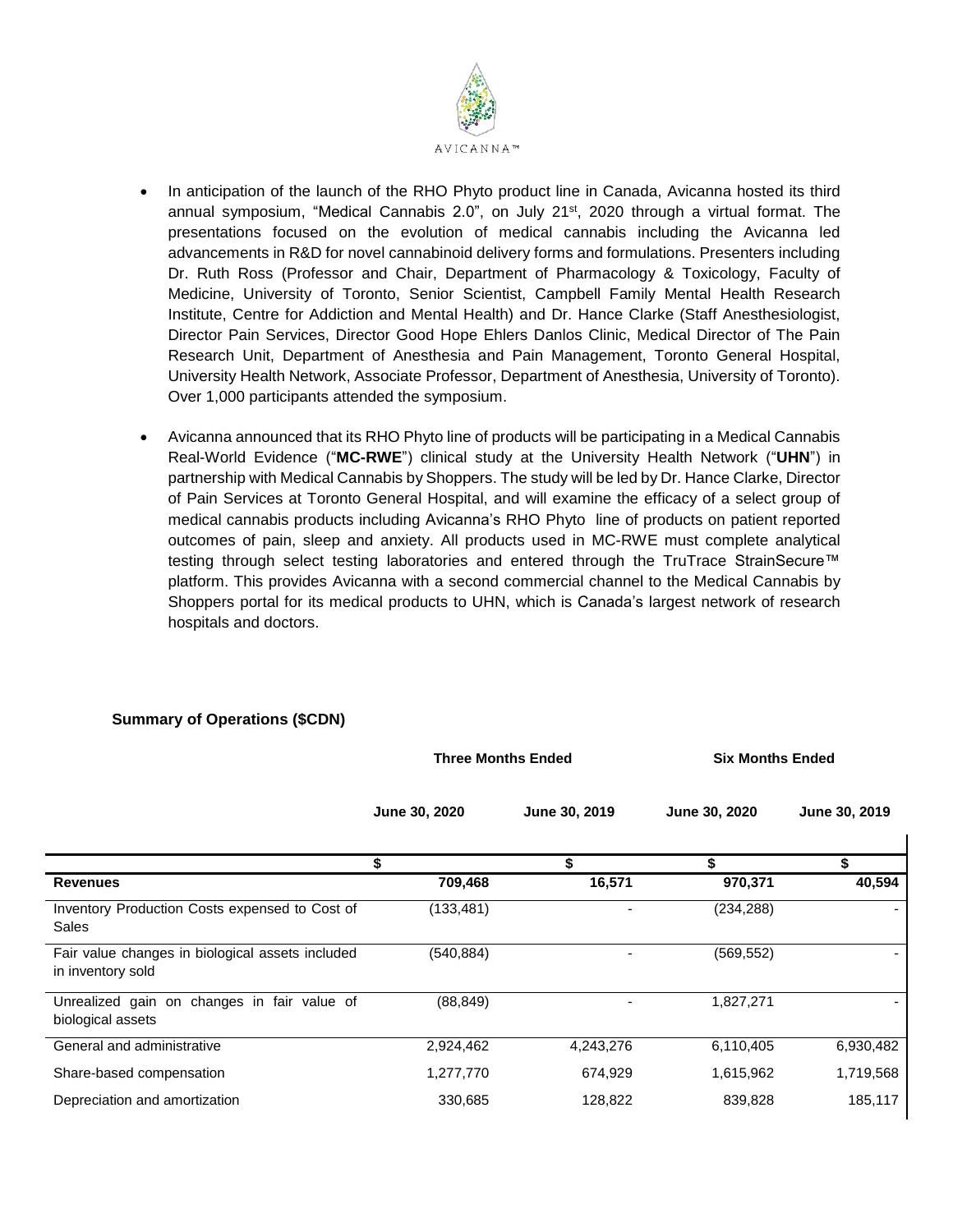

| Impairment of goodwill                                                      | 686.845                  |             | 686.845     |               |
|-----------------------------------------------------------------------------|--------------------------|-------------|-------------|---------------|
| <b>Total Expenses</b>                                                       | (5,219,762)              | (5,047,027) | (9,253,040) | (8,835,167)   |
| Other income (loss)                                                         | (2,372,674)              | 522,257     | (2,496,480) | 400,898       |
| Net loss before taxes                                                       | (7,646,182)              | (4,508,199) | (9,755,718) | (8,393,675)   |
| <b>Future income tax recovery</b>                                           | $\overline{\phantom{a}}$ |             | -           |               |
| Net loss after taxes                                                        | (7,646,182)              | (4,508,199) | (9,755,718) | (8, 393, 675) |
| Weighted average number of Common Shares<br>outstanding - basic and diluted | 24,889,167               | 18,139,300  | 24,345,387  | 16,825,405    |
| Loss per share – basic and diluted                                          | (0.36)                   | (0.25)      | (0.48)      | (0.49)        |

# **Summary of Balance Sheet (\$CDN)**

|                               | As at June 30,<br>2020 | As at December 31,<br>2019 |  |
|-------------------------------|------------------------|----------------------------|--|
| <b>Assets</b>                 | \$                     | \$                         |  |
| Cash                          | 81,697                 | 441,757                    |  |
| Amounts receivable            | 1,428,490              | 1,202,924                  |  |
| Prepaid assets                | 930,962                | 704,632                    |  |
| <b>Biological assets</b>      | 31,285                 | 117,367                    |  |
| Inventory                     | 3,926,691              | 1,484,371                  |  |
| Right to use asset            | 441,581                | 539,710                    |  |
| Property and equipment        | 20,990,033             | 22,622,322                 |  |
| Intangible assets             | 10,686,561             | 11,063,900                 |  |
| Derivative asset              | 1,500,574              | 3,780,000                  |  |
| Investments                   | 72                     | 72                         |  |
| Goodwill                      | 2,520,382              | 3,207,227                  |  |
| <b>Total Assets</b>           | 42,538,328             | 45,164,282                 |  |
| <b>Liabilities and Equity</b> |                        |                            |  |
| Amounts payable               | 6,335,553              | 5,177,634                  |  |
| Due to related party          | 2,249,862              | 3,319,116                  |  |
| Convertible debentures        | 742,810                | 715,626                    |  |
| Derivative liability          | 825                    | 23,434                     |  |
| Lease liability               | 464,691                | 555,339                    |  |
| Term loan                     |                        |                            |  |
| Deferred revenue              | 3,228,592              | 3,323,518                  |  |
| Deferred tax liability        | 2,173,834              | 2,173,834                  |  |
| <b>Total Liabilities</b>      | 15,196,167             | 15,288,501                 |  |
| <b>Shareholder's equity</b>   | 27,342,161             | 29,875,781                 |  |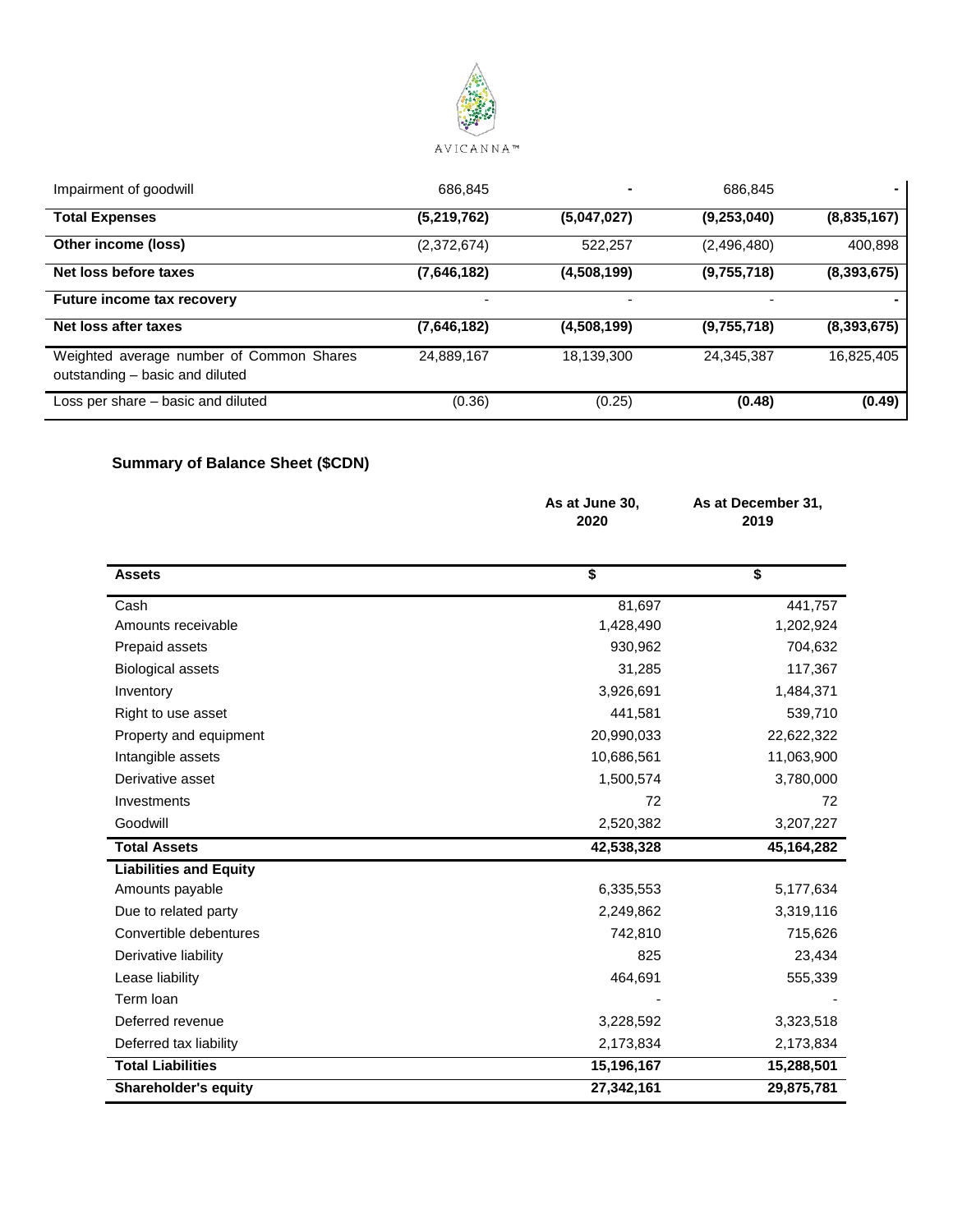

#### **About Avicanna**

Avicanna is a diversified and vertically integrated Canadian biopharmaceutical company focused on the research, development and commercialization of plant-derived cannabinoid-based products for the global consumer, medical, and pharmaceutical market segments.

Avicanna is an established leader in cannabinoid research and development, which it primarily conducts at its R&D headquarters in the Johnson & Johnson Innovation Centre, JLABS @ Toronto, Canada and in collaboration with leading Canadian academic and medical institutions. In addition to its developing pharmaceutical pipeline, Avicanna's team of experts have developed and commercialized several industry leading product lines, including:

- Pura H&W: an advanced and clinically tested line of CBD consumer derma-cosmetic products; and,
- RHO Phyto: an advanced line of medical cannabis products containing varying ratios of CBD and THC currently available nation-wide across Canada in partnership with Medical Cannabis by Shoppers™, a subsidiary of Shoppers Drug Mart. RHO Phyto is the first strictly medical formulary of advanced "Cannabis 2.0" products, containing oils, sprays, capsules, creams, and gels, all developed with scientific rigour, manufactured under GMP standards and supported by pre-clinical data.

With ongoing clinical trials on its derma-cosmetic (Pura H&W), medical cannabis (RHO Phyto) and a pipeline of pharmaceutical products, Avicanna's dedication to researching the important role that cannabinoids play in an increasingly wider scope of products has been at the core of the Company's vision since its inception. Furthermore, Avicanna's commitment to education is demonstrated through its annual medical symposium, the Avicanna Academy educational platform, and the My Cannabis Clinic patient program through its subsidiary company.

Avicanna manages its own supply chain including cultivation and extraction through its two majority-owned subsidiaries, Sativa Nativa S.A.S. and Santa Marta Golden Hemp S.A.S., both located in Santa Marta, Colombia. Through these sustainable, economical, and industrial scale subsidiaries, Avicanna cultivates, processes, and commercializes a range of cannabis and hemp cultivars dominant in CBD, CBG, THC, and other cannabinoids for use as active pharmaceutical ingredients. Avicanna's Avesta Genetica program specializes in the development and optimization of rare cultivars for commercial production along with feminized seeds for global export. In June 2020, Avicanna made history with a shipment of hemp seeds to the United States of America by completing the first ever export of hemp seeds from Colombia.

SOURCE Avicanna Inc.

### **Stay Connected**

For more information about Avicanna, visit [www.avicanna.com,](http://www.avicanna.com/) call 1-647-243-5283, or contact Setu Purohit, President by email at [info@avicanna.com.](mailto:info@avicanna.com)

### *Cautionary Note Regarding Forward-Looking Information and Statements*